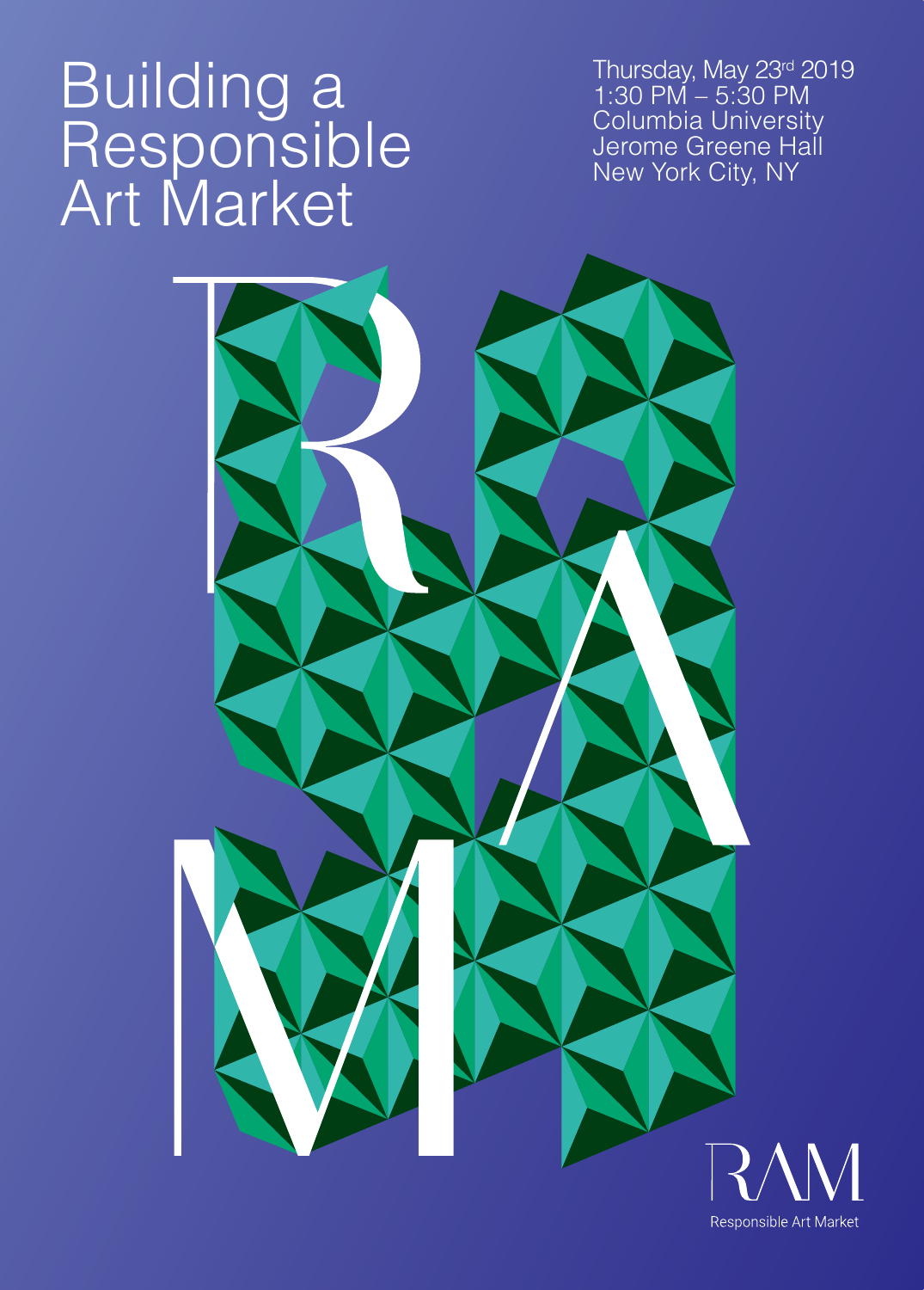## **Building a Responsible Art Market**

The Responsible Art Market (RAM) Initiative is the first of its kind, non-profit, cross market initiative formed in Geneva, Switzerland in 2015. Its mission is to raise awareness amongst art businesses of risks faced by the art industry and to provide practical guidance and a platform for the sharing of best practices to address those risks.

After publishing two sets of practical guidelines and checklists and organizing three successful conferences in Geneva, Switzerland, the RAM Initiative is now coming to New York. Chaired by experienced art market journalist Sarah Douglas, this first U.S. edition of the RAM Conference will introduce the RAM Initiative to the U.S. art market and will allow art professionals from various backgrounds to exchange on two current topics: new regulatory developments and art transaction risk management.

#### 1:30 PM **Registration**

- 2:00 PM **Welcome & Opening Remarks** Sarah Douglas, ARTnews Editor in Chief
- 2:10 PM **The Responsible Art Market Initiative** Justine Ferland, Art-Law Centre, University of Geneva, Switzerland

#### 2:30 PM **New Regulatory Developments in the US and Abroad: What Implications for the Art Market?**

As governments and art businesses are increasing their efforts to combat money laundering and illicit trafficking of art and cultural property, the art market has to comply with an increasing amount of regulations and self-regulation intiatives. This panel will give an overview of the latest developments in the United States and abroad and discuss their practical implications for U.S.-based art businesses.

Chair: Nicholas O'Donnell, Sullivan, Boston

Jane Levine, Sotheby's Birgit Kurtz, Attorney at Law Rebecca Fine, Athena Art Finance Corp. Andrew Schoelkopf, Menconi + Schoelkopf, ADAA President

#### 3:30 PM **Coffee break**

#### 4:00 PM **Art Transaction Risk Management: A Practical Overview**

Due diligence forms an essential part of art transactions. Investigating and obtaining as much information as possible about the parties to the proposed transaction, the artwork and the transaction itself protects art businesses and help them manage their reputational and financial risks. This panel will examine the importance and challenges of art transaction risk management from different professional perspectives.

Chair: Justine Ferland, Art-Law Centre, University of Geneva

Megan Noh, Pryor Cashman and PAIAM Suzanne Gyorgy, CitiBank Linda Selvin, Appraisers Association of America Jennifer Mass, Scientific Analysis of Fine Art, LLC

#### 5:00 PM **Interactive closing session with Sarah Douglas**

### **Cocktail reception**